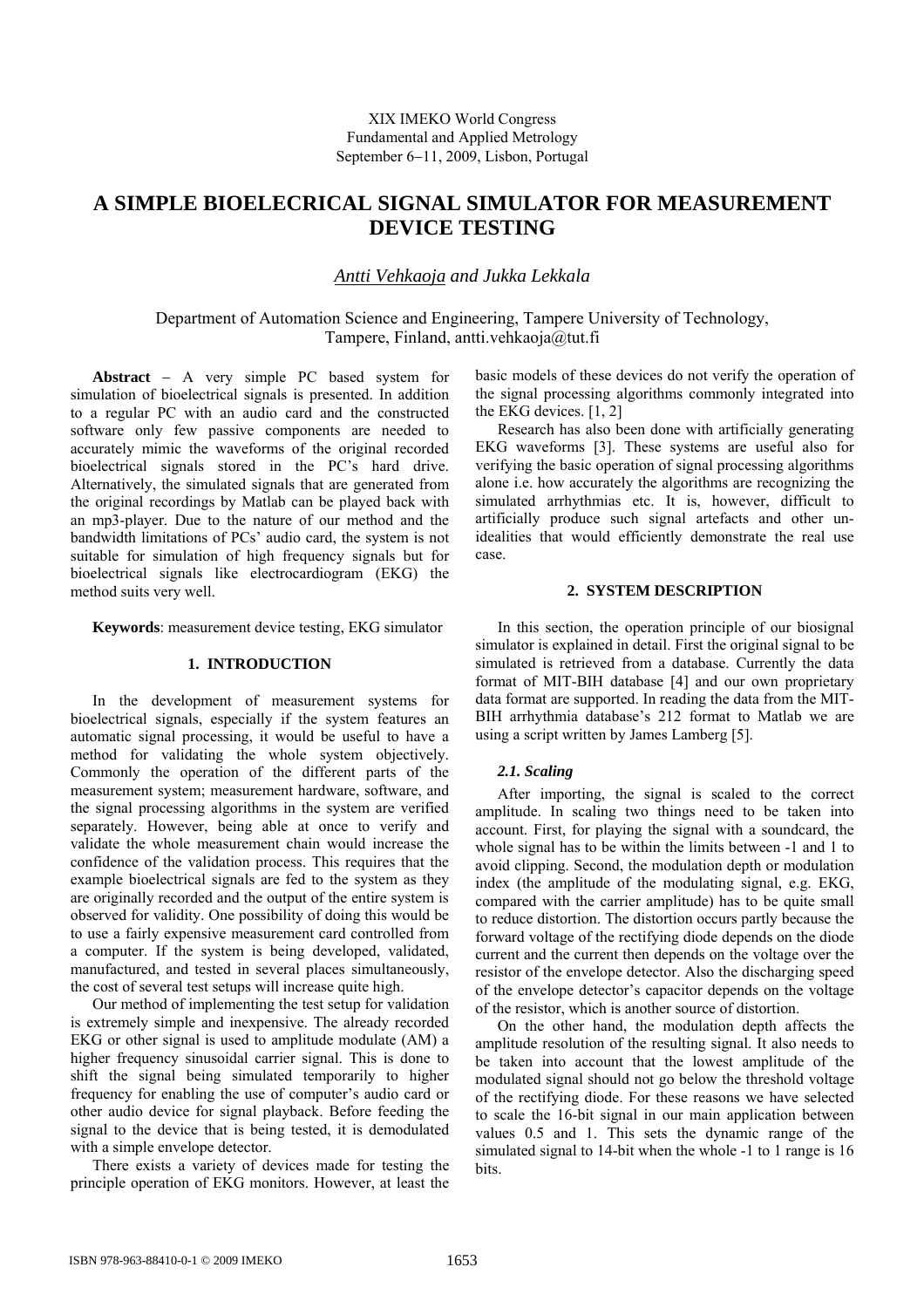After scaling, the signal is interpolated and modulated before it is ready to be played e.g. with a computer audio card.

## *2.2. Signal interpolation and modulation*

The reason for signal interpolation is that the sinusoidal carrier signal has to have more data points than the original modulating EKG or other signal. The amount of data is therefore substantially increased, which is a concern when working with long recordings.

To decrease the distortion caused by the demodulation (the envelope detector), the carrier signal should have more than one period per one sample of modulating signal. Also every period of the carrier signal must consist of at least few data points. We have used settings in which the frequency of the carrier signal is five times the sample frequency of the original signal and each carrier period has five data samples. With a computer soundcard that is able to reproduce around 20 kHz frequencies at maximum, the highest sample frequency for the signal that is simulated can then be 4 kHz. However, if the signal to be simulated in this case consists of high frequency components, the properties of the envelope detector need to be considered carefully.

 In amplitude modulation we use a double sideband transmitted carrier (DSB-TC) method. The reason for choosing this method is that it is very simple to demodulate because the phase of the carrier signal does not change and therefore no synchronous detector is needed [6]. Figure 1 shows an image of the modulated signal.



Figure 1. The carrier signal amplitude modulated by EKG signal.

#### *2.3. Signal playback*

The modulated signal can either be played with Matlab or saved as .wav file and played later with e.g. Winamp®. To reduce the size of the file it is also possible to encode it to .mp3 or .wma format and play with a portable mp3 player. Besides an affordable price and small size, the benefits of using mp3-player as the playback device also include the fact that this way an electrically floating signal source is easily achieved. When using a battery operated portable device for playback it should still be noted that these devices are normally not able to produce as high output amplitudes as computers or audio amplifiers. This may cause restrictions to the component values of the envelope detector and amplitude that can be simulated.

One benefit of our method also is that there are two separate audio channels in normal stereo recordings, which allow two channel EKG recordings being included into one file.

## *2.4. The envelope detector*

Two basic possibilities for easily demodulating the (DSB-TC) AM-modulated output signal are a simple passive envelope detector made with a diode, capacitor, and resistor and a precision rectifier circuit, which besides the aforementioned components, includes an operational amplifier.

 When using the diode detector, it should be considered that the modulation depth and the minimum amplitude of the modulated signal are limited due to nonzero forward voltage and the current-voltage dependence of the diode. The precision rectifier on the other hand does not have these limitations but it requires more components and a power source. The passive version of the envelope detector gave adequate results in our tests and therefore we ended up using it.

After demodulating with the envelope detector, the signal is scaled down with a resistor division. Even though the modulation depth has to be small, the signal amplitude still needs to be higher than the original one in order to keep the diode in its operational region. Also the source impedance of the simulator can be set close to the original source (human) with the resistor division.

The components of the RC-filter for the envelope detector need to be selected so that as little distortion as possible is generated by the filter. The determinants are the highest frequency of the modulating signal and the frequency of the carrier signal. On one hand, the descending slew rate of the filter should not be lower than the highest derivative of the simulated signal. On the other hand the slew rate should be as small as possible to minimize the saw wave type of distortion between the peaks of the carrier signal. [6]



Figure 2. Schematic diagram of the envelope detector for one channel.

#### *2.5. Calibration of the signal amplitude*

An important aspect in simulation of the bioelectrical signals with our method is the setting of the correct output amplitude. The reason is that computers or mp3-players lack an absolute adjustment for the output amplitude because in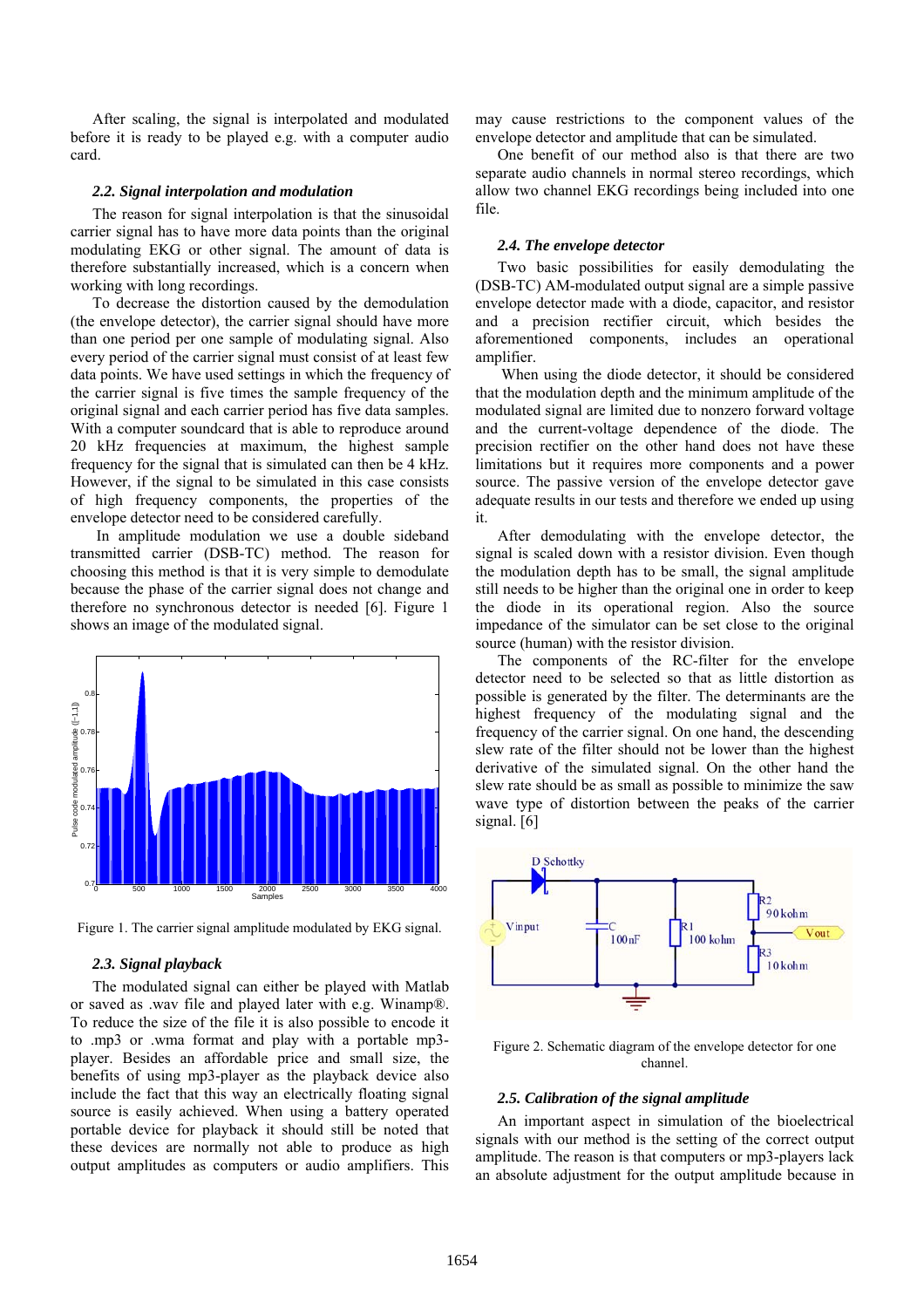normal use the users adjust the level based on the audible feedback from the speakers. For this reason the sound level settings need to be calibrated and set for every computer or other playback device separately and every time when the sound volume settings might have been adjusted between using the simulator.

In calibration, we are using 10 Hz sinusoidal signal with known amplitude. The modulated signal is played with the computer or an mp3-player and the output amplitude of the envelope detector is measured with an accurate multimeter.

 Then the sound level is adjusted from the computer until the output amplitude reaches the desired value. The amplitude can also be observed from the screen of the device that is used to measure the simulator's signal if such display exists and if it has a visible scale.

As explained in Section 2.1, the whole signal is scaled between -1 and 1 when creating wav-files. Because the simulated signal is used as a modulator in AM output and the DSB-TC modulation method is used, the simulated signal has to be between 0 and 1. When selecting the actual lower limit for the simulated signal, the Schottky diode's forward voltage has to be considered.

In our main application, EKG signal simulation, we have selected to bind  $\pm$  10 mV input signal to 0.5–1 span. When the amplitude of the unattenuated output signal of the envelope detector is set correct, the DC-level of the unattenuated signal is 30 mV $\cdot$  10 = 300 mV. The measurement device that is being used with the simulator therefore has to have at least 30 mV dc-offset voltage tolerance. The RMS voltage measured over the resistor R1 with the multimeter should now be 10 mV /  $\sqrt{2} \cdot 10 \approx 70.7$  mV when the output amplitude is set correct.

The peak-to-peak amplitude of QRS complex is normally between 1 and 5 mV depending mainly on the electrode locations. Therefore some measurement devices may have less than  $\pm$  10 mV input range. In these cases calibration signal with smaller amplitude can be used.

A drawback of this adjustment method is that due to the nature of the human's aural perception (changes of less than  $\pm$  3 dB in the sound intensity are basically not noticeable by the ear), the adjustment of the soundcards' or mp3-players' output amplitudes are very coarse and a combinations of different sound volume controllers (master volume, preamplifier, equalizer, etc.) has to be used in order to achieve a correct setting. There is also a change that setting the amplitude exactly enough with these controllers is still impossible.

To improve solving this problem the resistor R2 could have few alternative values set by a switch. Using a potentiometer to set the R2-R3 voltage division would enable an exact tuning of the amplitude but this way the relation between the measured voltage and the actual output would be lost.

## **3. RESULTS AND DISCUSSION**

#### *3.1 Analysis of the signal distortion*

Two main mechanisms exist, which cause distortion to the simulated signal. One is the diode forward voltage's dependence on the diode current. In general the forward voltage of a diode increases roughly 20 mV for each doubling of the diode current according to equation 1 [7].

$$
\Delta V = V_T \log_e \frac{I_2}{I_1} \tag{1}
$$

where  $V_T$  is the thermal voltage of the diode and is usually approximately 25.85 V at room temperature.

Defining the diode current at certain moment of time and its effect on the envelope detector's output is not straight forward. For simplicity, we assume that the effect is directly proportional to the capacitor's discharge current and hence its voltage. In our measurement setup, the capacitor's voltage can vary between 200 mV and 400 mV. The amplitude distortion caused by this is 17.9 mV, and after scaling with voltage division 1.79 mV.

Another main mechanism is the discharging velocity of the capacitor, which depends on its capacitance, the voltage over it, and the parallel connection of the resistors:

R1  $\parallel$  (R2 + R3) in Figure 2. The discharging causes a saw wave type of distortion to the demodulated signal. However, if the sampling of the demodulated signal is synchronous with the carrier signal  $(f_c = n \cdot f_s)$ , the effect of the saw wave itself is eliminated. What then causes the distortion is that the discharging velocity of the capacitor is higher when its voltage is higher. Equation 2 shows the change of the capacitor voltage as a function of time after the capacitor has been recharged by the input signal. In the case of synchronous sampling, where t is constant, the amplitude of distortion that is caused by the discharging is directly proportional on the initial voltage  $V_0$ . The difference between two  $\Delta V_C$  calculated at the highest and lowest phase of the modulating signal is the amplitude distortion caused by the discharging.

$$
\Delta V_C(t) = V_0 \left( 1 - e^{-\frac{t}{RC}} \right).
$$
 (2)

The effect of discharging in case of synchronous sampling also depends on the constant time t that is randomly set at the beginning of a measurement. If t is in the middle of two periods of the carrier  $(t = 0.4$  ms in our application), the scaled amplitude distortion is 1.54 mV. In the worst case, when the sample is taken right before the new recharging of the capacitor ( $t = 0.8$  ms), the scaled distortion is 2.96 mV.

Figure 3 shows a simulation result from the operation of the envelope detector. The larger sinusoidal wave is the AM modulated input signal and the saw tooth wave is the unattenuated output. The distortion caused by the variation of the diode voltage is seen as the non-constant cap between the input signal and saw wave spikes (i.e. diode voltage). The distortion caused by the discharging of the capacitor is seen as the variation of the amplitude of the saw wave.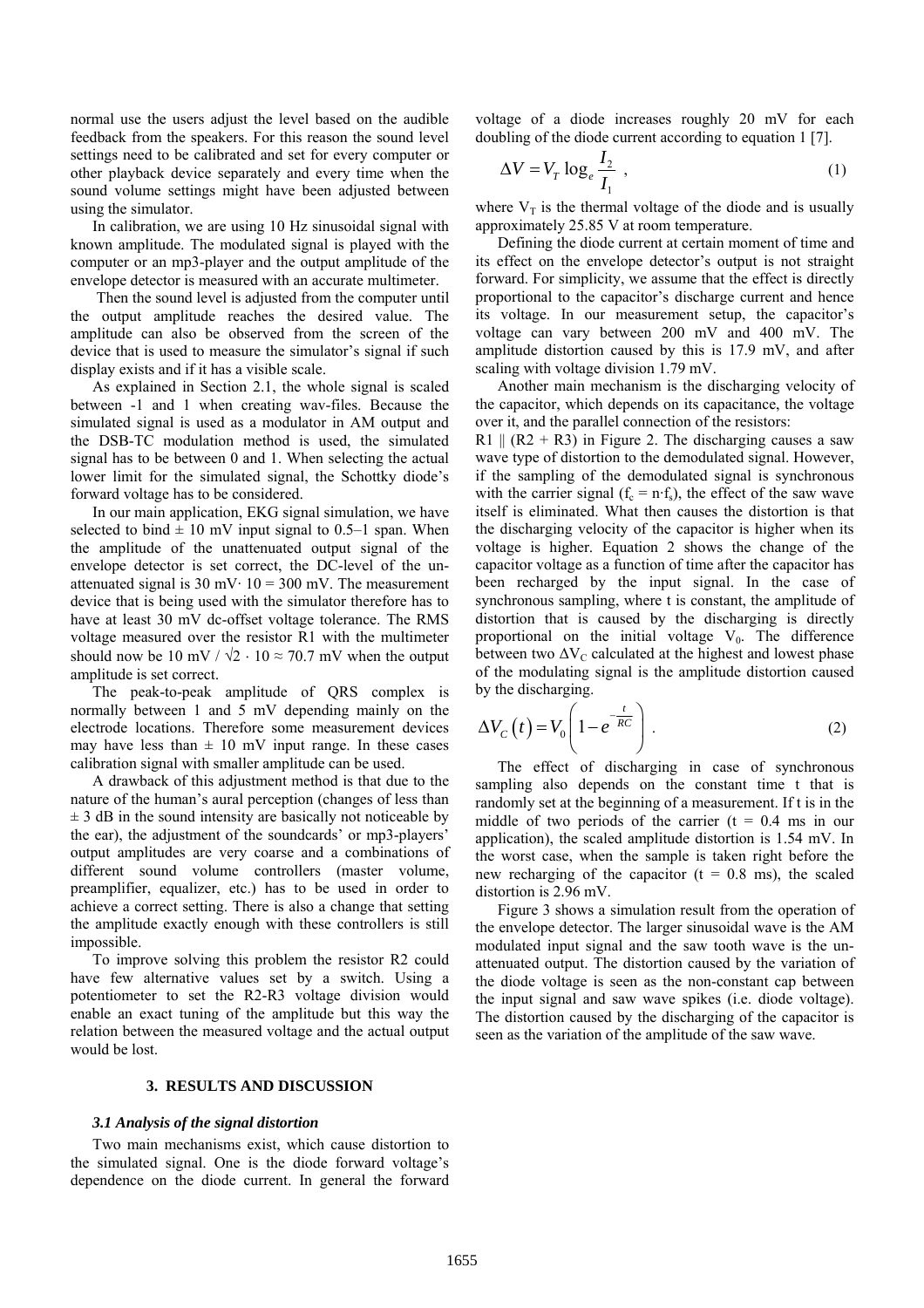

Figure 3. Simulated input (blue) and output (green) of the envelope detector.

In total, the two distortion effects may produce as much as 4.75 mV of the attenuation which is 23.8 % of the 20 mV amplitude span. However, because we set the input amplitude by measuring the output of the demodulator, the amplitude distortion does not affect that much the amplitude of the simulation result but it affects slightly its waveform. Figure 4 shows the original Matlab generated sinusoidal calibration signal compared with the same signal recorded from the simulator. As seen from the figure, the upper part of the simulation result is wider than in the original sinusoidal signal, which is a result of attenuation of higher amplitudes. The distortion of the waveform also affects a little the amplitude when calibrating using a multimeter because the relation of the amplitude and the RMS value of the distorted waveform is not exactly the same as with sinusoidal signal.  $A \neq \sqrt{2} \cdot V_{RMS}$ 



Figure 4. The simulation result (green) compared with the original sinusoidal signal (blue).

## *3.2 Results of biosignal simulation*

As stated, the simulation of EKG signal has been our primary target when defining modulation and scaling parameters and the component values for our envelope detector. Figure 5 shows the output signal generated by the simulator (green) in comparison with the original EKG signal (blue). The sample is a part of the recording number

100 of MIT-BIH arrhythmia database. As seen from the figure, the simulated signal corresponds well with the original one. Two main differences between the original and simulated one are the increased noise and slightly lower amplitude in the simulated signal. Both of the effects can be decreased by better shielding and more accurate tuning of the simulator as seen from the coming figures.

The simulation result has been recorded using 250 Hz sample frequency and amplifier that a has high-pass filter at 0.016 Hz and a low-pass filter at 125 Hz. The original MIT-BIH data has a pass-band from 0.1 Hz to 100 Hz. Strangely, even it is claimed that the MIT-BIH-data has a high-pass filter at 0.1 Hz it is seen in the image that the data has a dcoffset of around -0.3 mV. Because our measurement device used to record the simulation result actually has a high-pass filter, this offset is removed. Accurate simulation of the signal with a dc-component is not possible directly with our simulator because it adds its own dc-component (30 mV) with our current settings) to the output. This dc-component however is constant so it can be removed afterwards if the measurement device is capable of recording it flawlessly, i.e. is dc-enabled.



Figure 5. The output signal of the simulator (green) in comparison with the original signal (blue).

Figure 6 shows a result of an EOG simulation. EOG signal includes very low frequency components that result from a static direction of gaze and high frequency components called saccades which are a result of changing the direction of the gaze.

The horizontal EOG is measured between two electrodes that are placed on the temples and the vertical EOG is measured from the electrodes placed above and below the eye. Eye blinks are another source of high frequencies in the signal and are seen as spikes in the vertical EOG.

The recording of the original signal was made with the same device as the recording of the simulated EKG but for the recording of the simulated signal we decreased the highpass filter's cut-off frequency to 0.0080 Hz. It should be noted that if the simulated signal is measured with the same device that is originally used to collect the signal, the signal will be distorted in the measurement because it is then refiltered from the same frequencies.